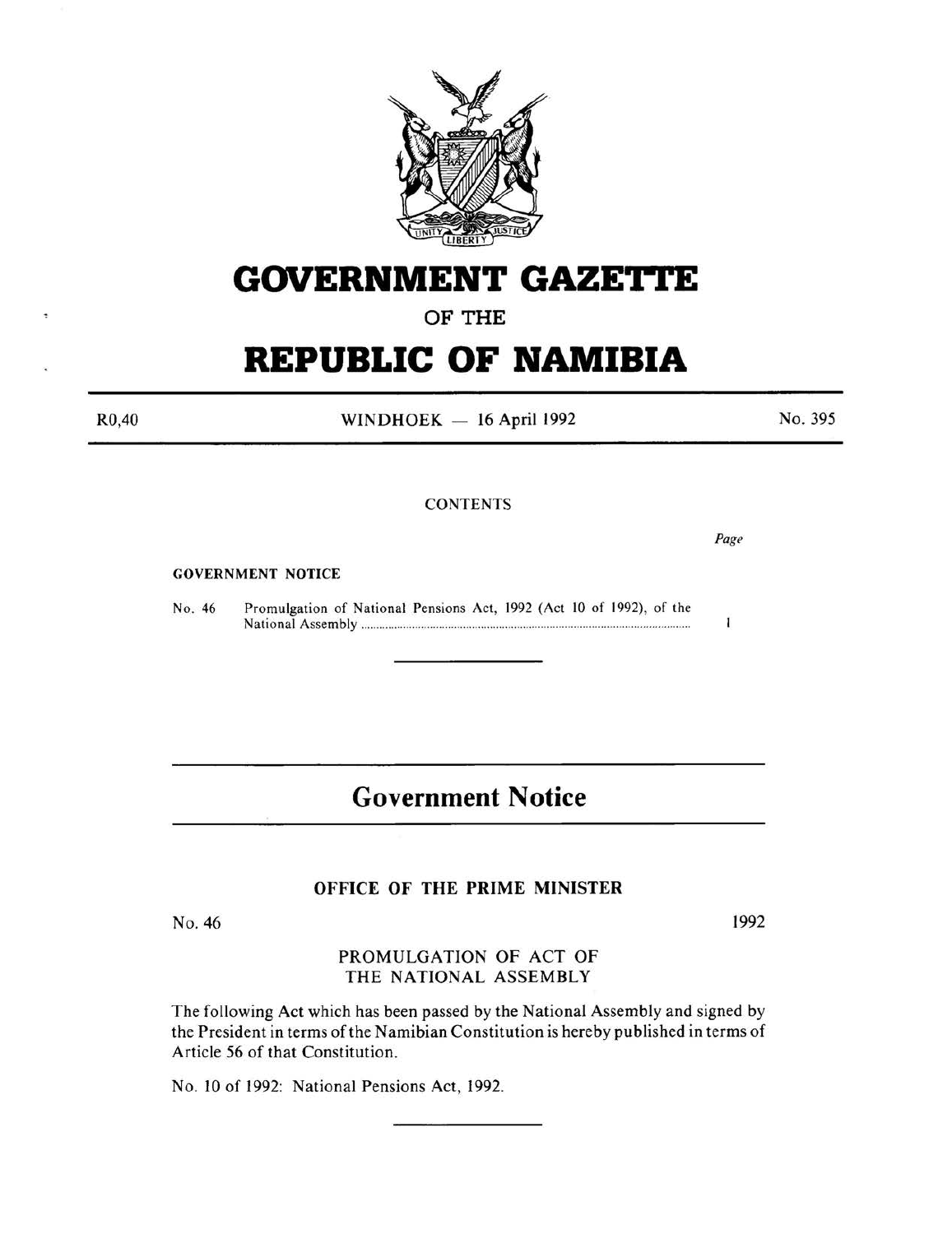## **ACT**

To provide for national pensions to be paid to aged, blind and disabled persons; and to provide for matters incidental thereto.

*(Signed by the President on 8 Apri/1992)* 

BE IT ENACTED by the National Assembly of the Republic of Namibia, as follows:-

1. (1) In this Act, unless the context otherwise indicates-

> "aged person" means any person who has attained the age of sixty years;

> "allowance" means any allowance paid under section 2 to or on behalf of a pensioner;

> "applicant" means any person who applies for a national pension;

> "basic state pension" means a pension paid under section 2 to an aged person;

> "blind person" means any person who has been registered as a blind person under any law or is deemed to have been registered as such under subsection (2), and has attained the age of 16 years;

> "blind person's pension" means a pension paid under section 2 to a blind person;

> "disability pension" means a pension paid under section 2 to a disabled person;

-

-

 $\overline{\phantom{a}}$ 

Definitions.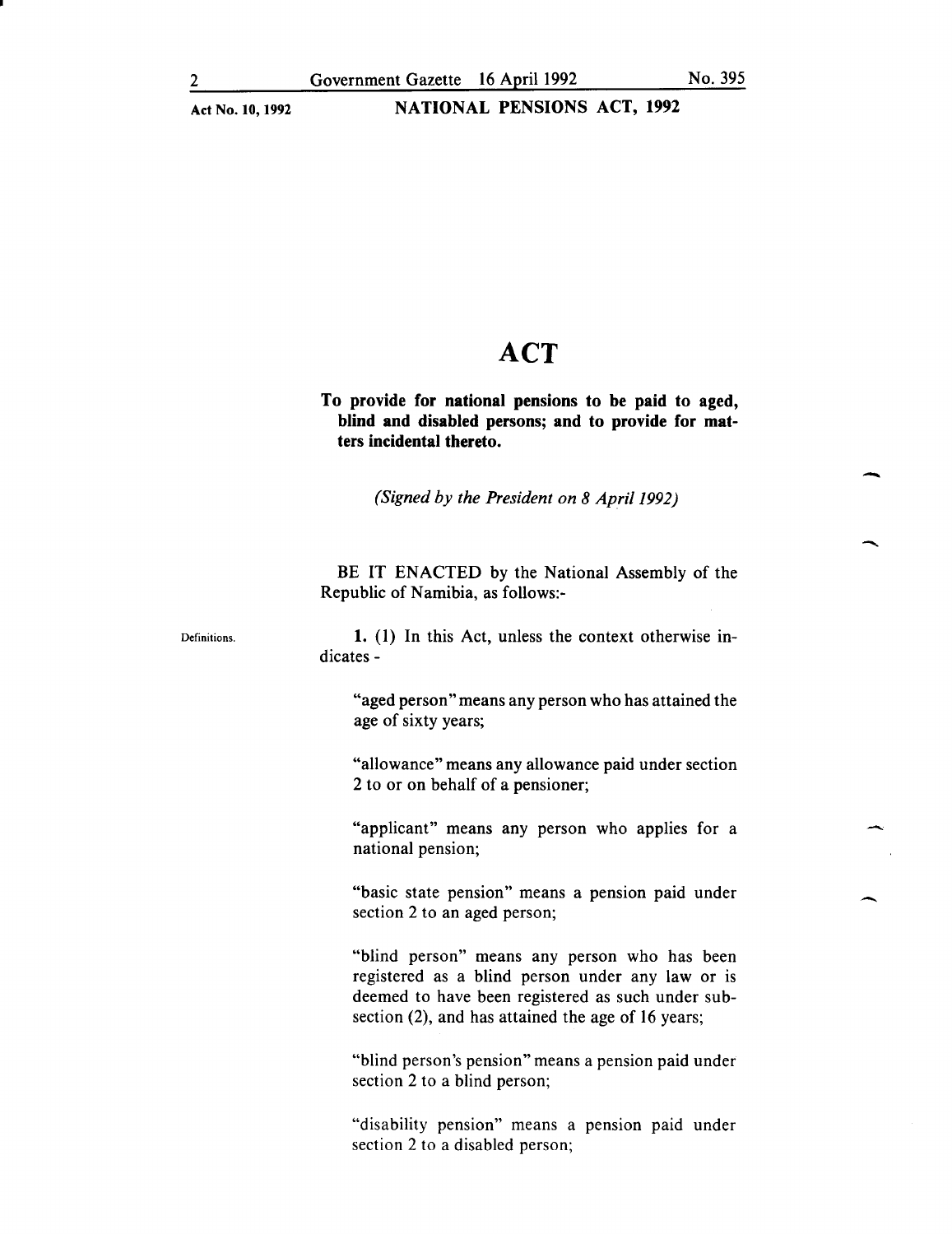-

-

Act No. **10, 1992** 

**NATIONAL PENSIONS ACT, 1992** 

"disabled person" means any person who is, owing to any physical or any mental disability, incapable to obtain from any employment or the practising of any profession or trade, or from the rendering of any service, the means needed to enable him or her to adequately provide for his or her own maintenance, and has attained the age of 16 years;

"district pension officer" means any person appointed under section 11;

"district surgeon" means any full-time medical officer in the public service and includes -

- (a) any part-time medical officer in the public service and employed at a state hospital; and
- (b) any medical officer in the employ of a local authority as defined in section 7 of the Public Health Act, 1919, or any similar authority established by or under any law,

who is authorized by the Minister to carry out any duty, perform any function or exercise any power assigned to a district surgeon under this Act;

"Minister" means the Minister of Health and Social Services;

"national pension" means any basic state pension, blind person's pension, disability pension or an allowance payable under this Act;

"pensioner" means any person receiving any national pension;

"Permanent Secretary" means the Permanent Secretary: Health and Social Services;

"prescribed" means prescribed by regulation;

"regulation" means any regulation made under this Act;

"this Act" includes the regulations made thereunder.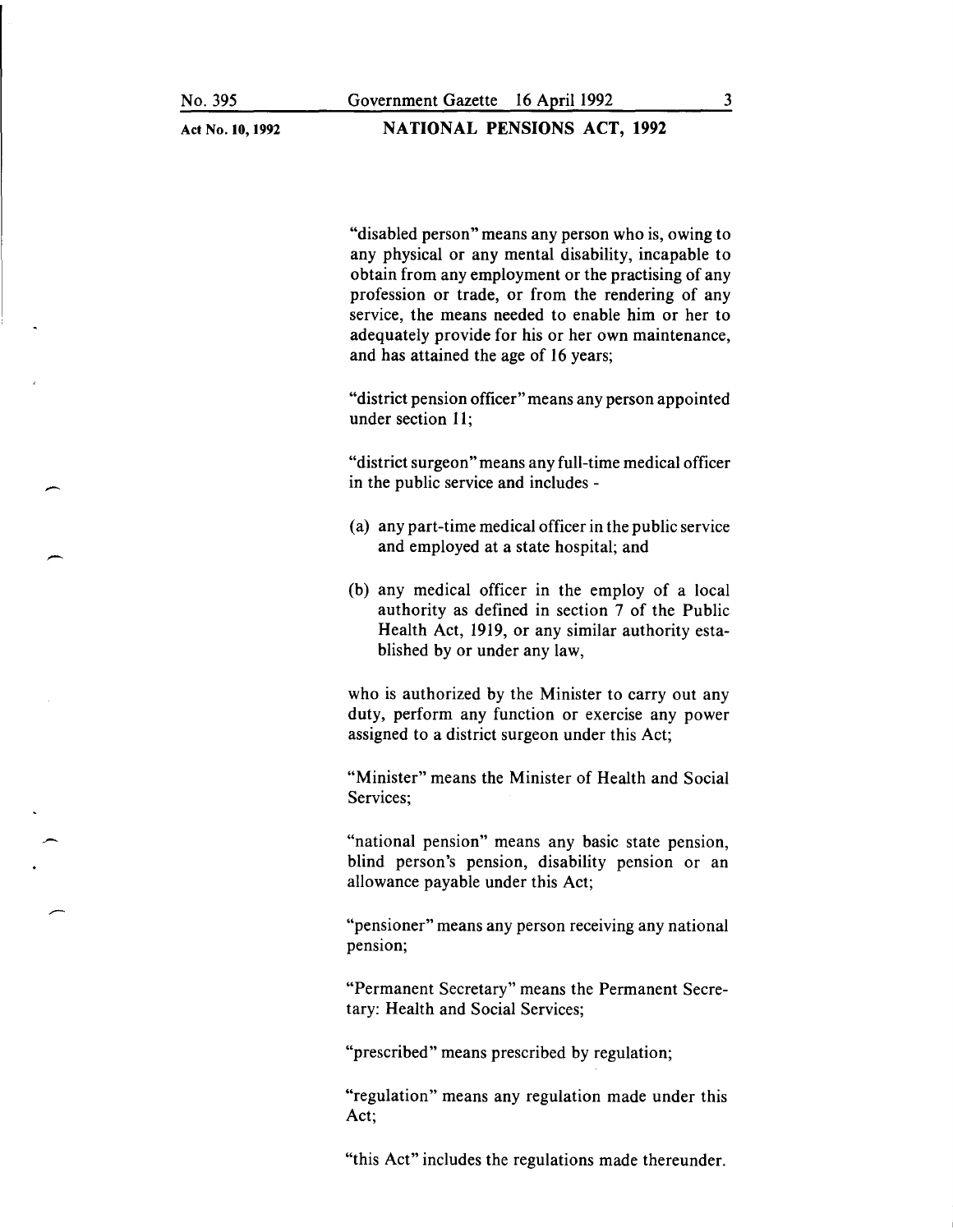(2) For the purposes of this Act, a person shall be deemed to have been registered as a blind person if upon examination by a district surgeon such person is certified by such district surgeon as blind in accordance with the criteria prescribed under any law governing the registration of blind persons.

Payment of national pensions.

2. (1) The Minister may, subject to the provisions of this Act, in consultation with the Minister of Finance, and out of moneys appropriated by law for such purpose, pay-

- (a) to aged, blind and disabled persons basic state pensions, blind persons' pensions and disability pensions, respectively;
- (b) to any person to whom such pension is paid, additional and supplementary allowances; and
- (c) to or on behalf of any person to whom such pension is paid who is in such a physical or mental condition that he or she needs to be cared for, an attendant's allowance.

(2) No person shall at any time receive more than one pension referred to in paragraph (a) of subsection (1).

Persons entitled to national pensions.

3. (1) Subject to the provisions of this Act, any person shall be entitled to the national pension concerned if he or she satisfies the Permanent Secretary -

- (a) that he or she is an aged, blind or disabled person, as the case may be;
- (b) that at the time of his or her application for a national pension, he or she is ordinarily resident in Namibia; and
- (c) that he or she-
	- (i) is a Namibian citizen; or
	- (ii) has been lawfully admitted to Namibia for permanent residence and had been so resident in Namibia for a continuous period immediately preceding the date of his or her

-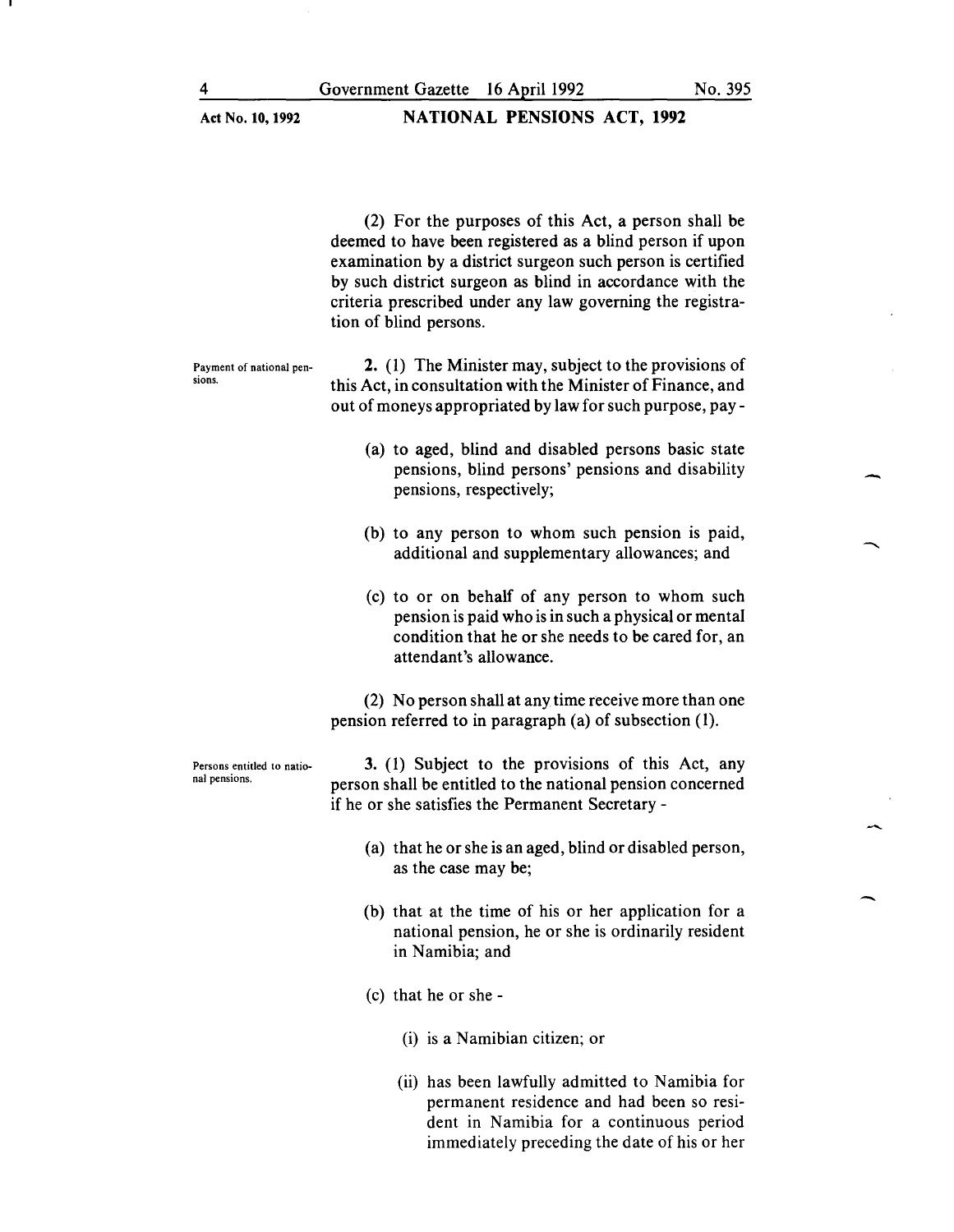## NATIONAL PENSIONS ACT, 1992

application for a national pension as may be prescribed.

(2) Notwithstanding the provisions of paragraph (c) of subsection  $(1)$ , but subject to the other provisions of that subsection, any person who satisfies the Permanent Secretary that he or she was ordinarily resident in Namibia on 21 March 1990 and that he or she has applied for Namibian citizenship under any law, shall be deemed, for the purposes of this Act to be such a citizen: Provided that proof by such person of his or her citizenship shall be furnished to the Permanent Secretary within a period of twelve months or such further period as the Permanent Secretary may determine, after his or her application for a national pension has been granted.

Application for a national pension.

-

-

-

-

4. (1) Any person who claims a national pension shall apply in the form determined by the Permanent Secretary to the district pension officer of the district or area where he or she is ordinarily resident, and shall furnish such particulars as may be prescribed or as such district pension officer may require.

(2) The district pension officer may upon receipt of an application in terms of subsection (1), make such enquiries in respect of such applicant as he or she may deem necessary.

(3) When a person applies for a disability pension, the district pension officer concerned shall have such applicant examined by a district surgeon and shall submit to the Permanent Secretary a medical report by such district surgeon which report shall be in the form determined by the Permanent Secretary.

(4) All applications for national pensions submitted to a district pension officer shall, together with his or her recommendations, be submitted by such district pension officer to the Permanent Secretary.

(5) The Permanent Secretary shall consider the application submitted to him or her in terms of subsection (4) and, in the case of a medical report submitted in terms of subsection (3), such medical report, and may grant or refuse such application and shall, upon granting such application, and subject to the provisions of this Act, determine the amount of any national pension to which such applicant may be entitled.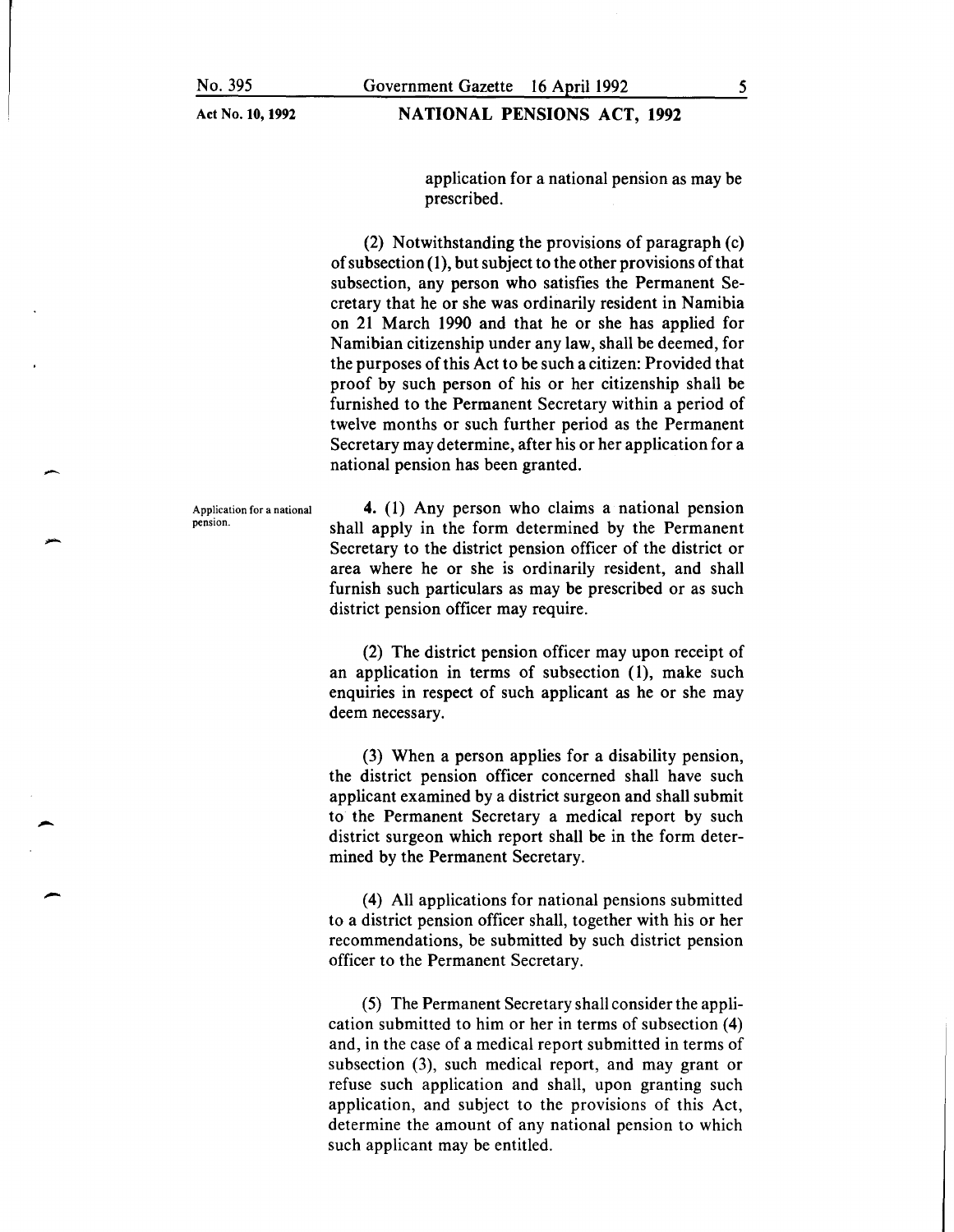Suspension, cancellation and administration of national pensions.

5. (1) The Permanent Secretary may, at his or her discretion, suspend payment of any national pension, excluding a basic state pension, from a date determined by the Permanent Secretary if the pensioner to whom such national pension is payable is absent from Namibia for a continuous period exceeding six months: Provided that the Permanent Secretary may resume, for any reason, such suspended payments, with effect from a date determined by the Permanent Secretary, which date may be a date earlier than the date of such determination.

(2) The Permanent Secretary may cancel the payment of any national pension from a date determined by the Permanent Secretary if any pensioner, for any reason-

- (a) has ceased to be a Namibian citizen; or
- (b) in the case of a pensioner who was admitted to Namibia for permanent residence, has ceased to be ordinarily resident in Namibia; or
- (c) in the case of a pensioner referred to in subsection (2) of section 3, has failed to furnish the Permanent Secretary with proof of his or her Namibian citizenship within the period or further period referred to in that subsection.
- (d) has failed to collect his or her national pension for a continuous period exceeding six months.

(3) The Permanent Secretary may, if he or she is of the opinion that the pensioner abuses his or her national pension, order that such pension be administered subject to such conditions as he or she may determine.

(4) The Permanent Secretary may, if he or she deems it advisable, order that any national pension not be paid directly to the pensioner but to any other person to administer such pension on behalf of that pensioner subject to such conditions as the Permanent Secretary may determine.

Refund of national pensions. 6. ( 1) If any person received any amount of money in terms of this Act which was paid to him or her by virtue of the fact that he or she was a pensioner or was regarded as a pensioner, and to which he or she was not entitled, he or she or, if he or she dies, his or her estate, shall be liable to refund that amount to the Minister.

-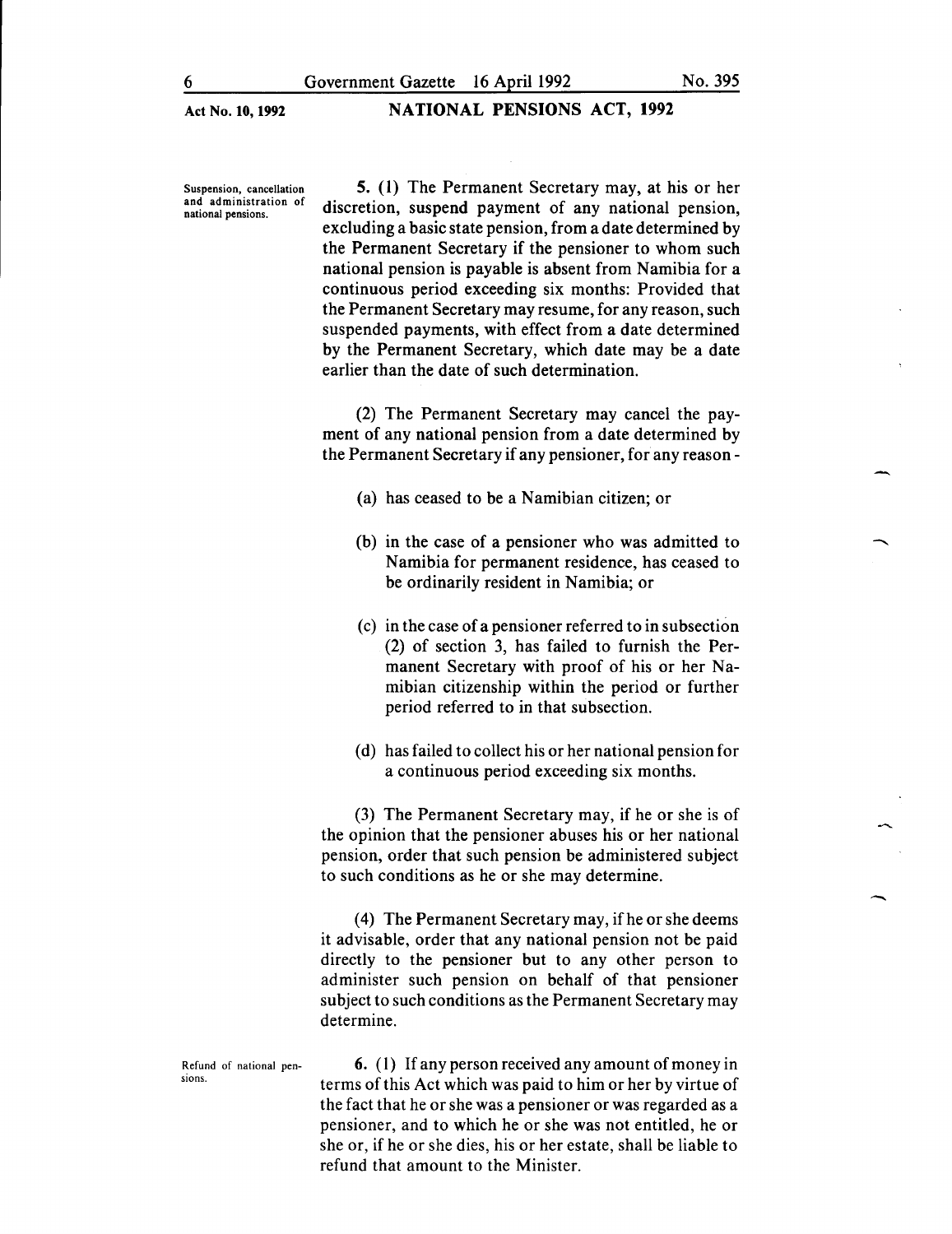Act No. 10, 1992

#### NATIONAL PENSIONS ACT, 1992

(2) The Minister may, in consultation with the Minister of Finance, at his or her discretion, write off the amount or any part thereof refundable in terms of subsection (1).

(3) Any such amount refundable under subsection ( 1) may, in the discretion of the Permanent Secretary at any time and without prejudice to any other remedy, be recovered by means of deduction from any national pension due to the person liable to refund such amount.

( 4) The provisions of this section shall apply *mutatis mutandis* to any person receiving a national pension on behalf of a pensioner.

7. Any decision made or action taken by the Permanent Secretary in the administration of this Act shall be

Appeal to Minister.

-

-

-

National pensions not assignable or executable.

8. (I) No national pension, or any right to such a pension shall be capable of being assigned or transferred or ceded or of being pledged or hypothecated, nor shall it' be liable to attachment or any form of execution under any judgment or order of any court of law.

subject to appeal to the Minister.

(2) If a pensioner assigns, transfers, cedes, pledges or hypothecates his or her national pension, or any right to such pension, or attempts to do so, payment of such pension may by order of the Permanent Secretary be withheld, suspended or cancelled.

(3) In any civil proceedings against any pensioner, his or her income or means shall not include any national pension received by him or her by virtue of the provisions of this Act.

(4) No national pension payable to any pensioner in terms of this Act shall, in the event of the sequestration of his or her estate, form part of the assets in his or her insolvent estate.

9. Any person who, for the purpose of procuring or retaining a national pension, whether for himself or herself or for any other person, or for the purpose of procuring such a pension for himself or herself or for any other person at a higher rate than that appropriate to the case -

Offences relating to false statements and improper receipt of national pensions.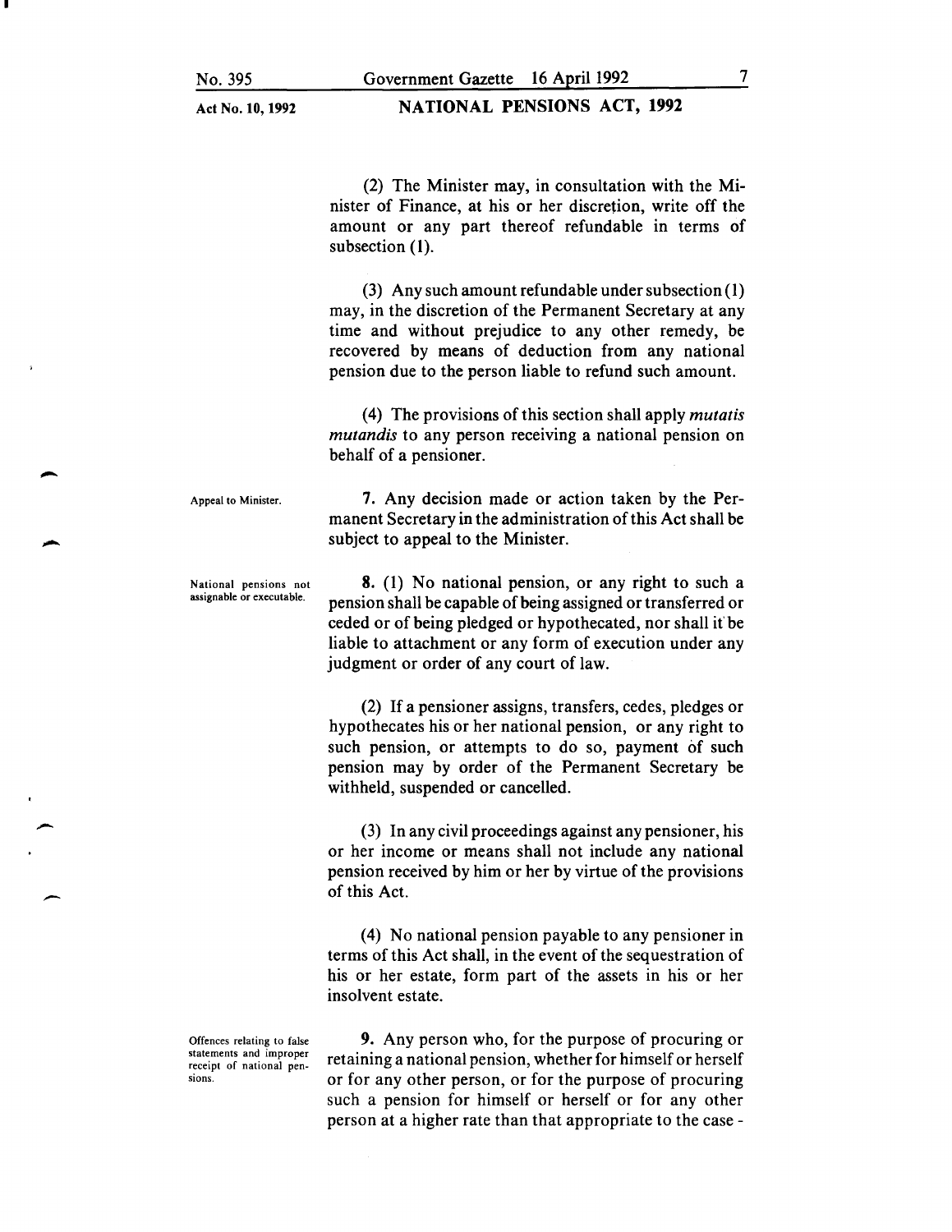| 8                                                                   | Government Gazette 16 April 1992                                                                                                                                                      | No. 395 |
|---------------------------------------------------------------------|---------------------------------------------------------------------------------------------------------------------------------------------------------------------------------------|---------|
| Act No. 10, 1992                                                    | <b>NATIONAL PENSIONS ACT, 1992</b>                                                                                                                                                    |         |
|                                                                     | (a) makes any statement or representation which he<br>or she knows to be false; or                                                                                                    |         |
|                                                                     | (b) receives in respect of any such pension payment of<br>any amount of money which he or she is to his or<br>her knowledge not entitled to receive,                                  |         |
|                                                                     | shall be guilty of an offence.                                                                                                                                                        |         |
| Exemption from stamp<br>duty.                                       | 10. No stamp duty shall be payable in respect of any<br>power of attorney furnished by -                                                                                              |         |
|                                                                     | (a) an applicant to any person to apply for a national<br>pension on his or her behalf; or                                                                                            |         |
|                                                                     | (b) any pensioner to any person to receive payment of<br>any such pension on his or her behalf.                                                                                       |         |
| District pension officers.                                          | 11. The Minister shall appoint for every district or<br>area determined by him or her, an officer in the public<br>service as district pension officer who shall be charged<br>with - |         |
|                                                                     | (a) the receipt and registration of applications for<br>national pensions;                                                                                                            |         |
|                                                                     | (b) the investigation of such applications; and                                                                                                                                       |         |
|                                                                     | (c) the submission of every such application, with his<br>or her report thereon to the Permanent Secretary.                                                                           |         |
| Inquiry by Permanent<br>Secretary or district pen-<br>sion officer. | 12. (1) The Permanent Secretary or the district pen-<br>sion officer, as the case may be, may conduct an inquiry<br>into any matter relating to any national pension.                 |         |
|                                                                     | (2) For the purpose of any inquiry in terms of<br>subsection (1), the Permanent Secretary or the district<br>pension officer as the case may be may subpoena                          |         |

-

 $\overline{\phantom{a}}$ 

pension officer, as the case may be, may subpoena witnesses to give evidence, require the production of any book, record or document he or she may consider relevant to the inquiry, administer an oath or an affirmation to any witness, examine any such witness and examine such book, record or document.

(3) A subpoena to appear before the Permanent Secretary or a district pension officer, or to produce any book, record or document, shall be in the form prescribed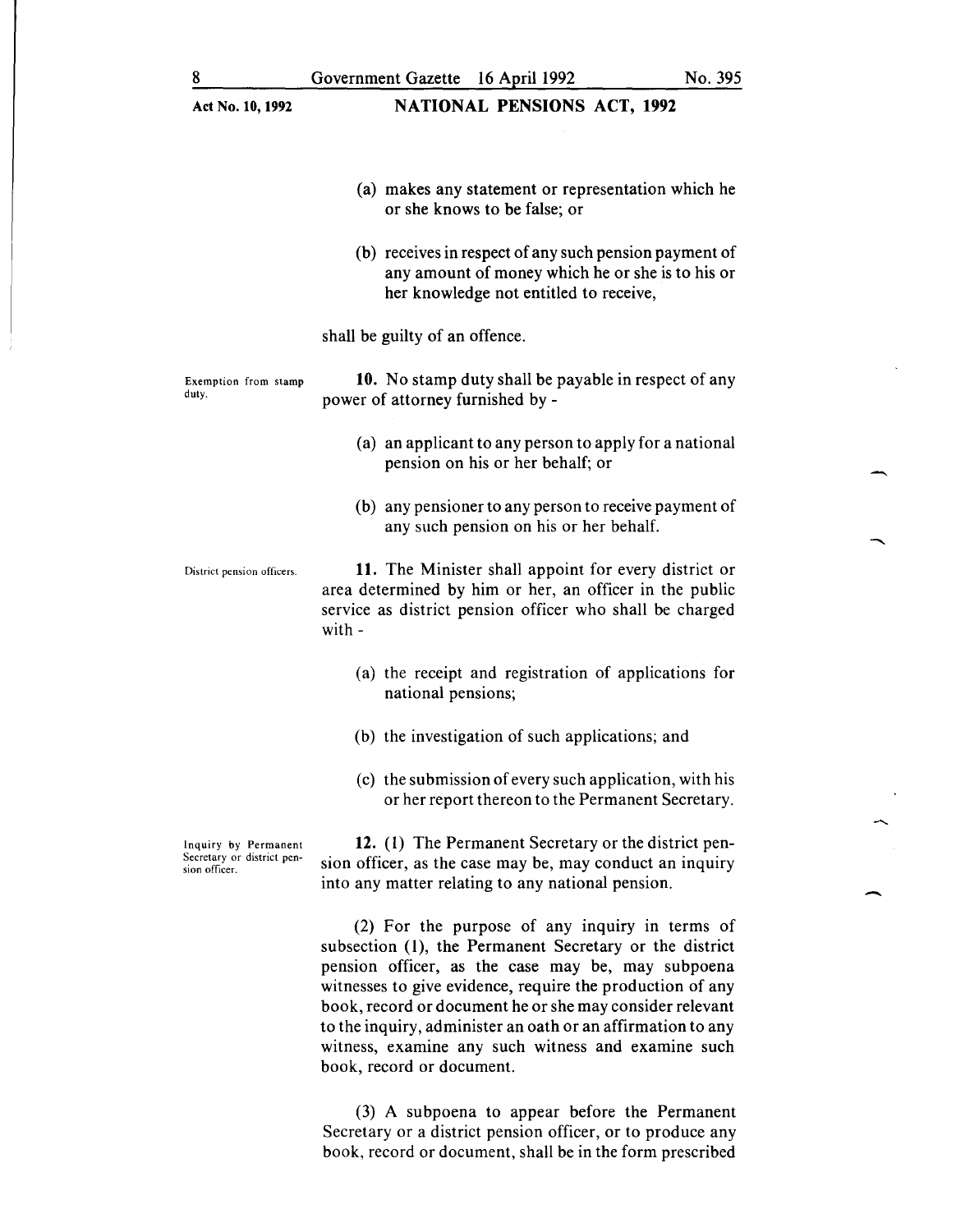Act No. 10, 1992

#### NATIONAL PENSIONS ACT, 1992

for such purpose and shall be signed by the Permanent Secretary or the district pension officer concerned.

(4) A subpoena under subsection (3) shall be served by registered post on the person concerned, or personally on him or her by any person authorized for such purpose by the Permanent Secretary or the district pension officer, as the case may be, or in any other manner as may be prescribed.

(5) Any expenses and allowances payable to any witness who is lawfully obliged to attend any inquiry in terms of this section shall be on the same tariff and subject to the same conditions which are prescribed from time to time in respect of any witness obliged to attend criminal proceedings in any magistrate's court.

(6) Any person who, without lawful excuse, at the time and place specified in a subpoena served upon him or her in terms of subsection (4) fails to attend, or to remain in attendance at such inquiry, or to attend at the time and place to which such inquiry may be adjourned, or to produce any book, record or document in terms of any such subpoena, or refuses to be sworn or to make an affirmation when called upon in terms of subsection (2) to do so, or when being examined in terms of that subsection refuses to answer fully and satisfactorily any question lawfully put to him or her, shall be guilty of an offence.

(7) A witness· who after having been duly sworn or having made an affirmation, gives false evidence at any inquiry under this section, knowing such evidence to be false, shall be guilty of an offence and on conviction be liable to the penalties prescribed by law in respect of perjury.

(8) Any person who gives evidence at any inquiry under this section shall be entitled to all the privileges to which a witness who gives evidence in the High Court of Namibia is entitled.

13. Notwithstanding anything to the contrary in any law contained, any registrar of births and deaths, registrar of deeds, registrar of companies or any other officer, as may be prescribed, shall at the request of the Permanent Secretary furnish him or her with such information relating to any applicant as may be determined by the Permanent Secretary.

Information to be furnished to Permanent Secretary.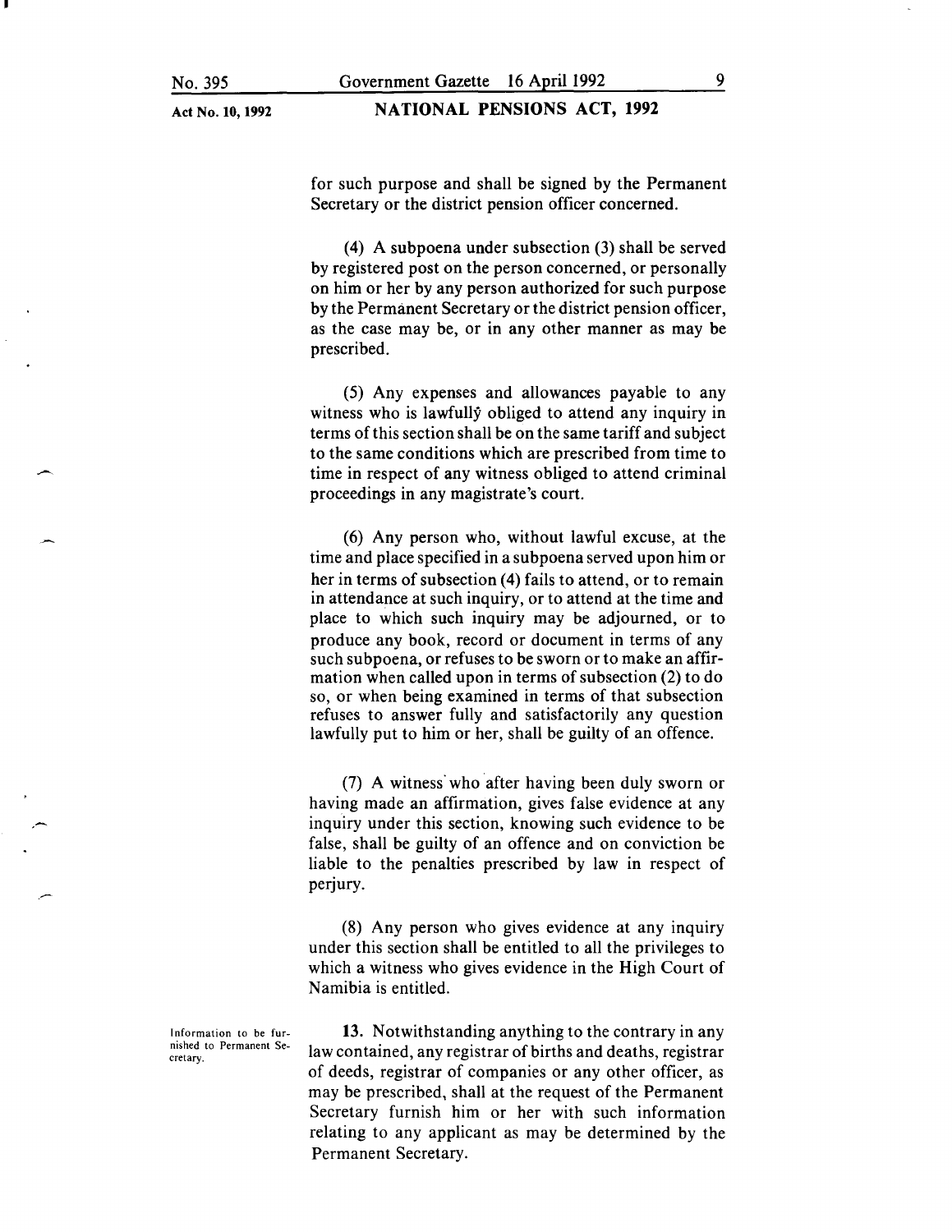| Act No. 10, 1992      | <b>NATIONAL PENSIONS ACT, 1992</b>                                                                                                                                                                                                                                                                                                                                                        |
|-----------------------|-------------------------------------------------------------------------------------------------------------------------------------------------------------------------------------------------------------------------------------------------------------------------------------------------------------------------------------------------------------------------------------------|
| Delegation of powers. | 14. (1) The Minister may delegate to the Permanent<br>Secretary or any other officer in his or her Ministry any<br>power conferred upon him or her by this Act, except a<br>power conferred by section 7 or 16.                                                                                                                                                                           |
|                       | (2) The Permanent Secretary may, with the approval<br>of the Minister, authorize any officer in his or her Ministry<br>to exercise on his or her behalf any power conferred upon<br>him or her by this Act, and may, with such approval and<br>with the approval of the Minister of any other Ministry,<br>authorize any officer in such other Ministry so to exercise<br>any such power. |
| Penalties.            | 15. Any person convicted of any offence under this<br>Act, shall, except where this Act provides otherwise, be<br>liable to a fine not exceeding R2 000,00 or to imprison-<br>ment for a period not exceeding 6 months, or to both such<br>fine and such imprisonment.                                                                                                                    |
| Regulations.          | 16. (1) The Minister may, in consultation with the<br>Minister of Finance, make regulations as to -                                                                                                                                                                                                                                                                                       |
|                       | (a) the form of any application, authority, certifi-<br>cate, consent, notice, order, register, process or<br>subpoena which is to or may be made, granted,<br>given, issued or kept under this Act, and any<br>further or other form or document required in the<br>administration of the provisions of this Act;                                                                        |
|                       | (b) the payment of national pensions including the<br>maximum amount to be paid, the determination<br>of the amount to be paid in any particular case,<br>the method of payment, payment to any person<br>other than the pensioner personally and the<br>suspension or termination of payments;                                                                                           |
|                       | (c) the requirements or conditions, in addition to<br>those specified in this Act, to be complied with by<br>any person in order to be entitled to a national<br>pension, and also the circumstances under which<br>any person shall not be so entitled;                                                                                                                                  |
|                       | (d) applications for the different national pensions,<br>including the particulars and information to be<br>furnished by applicants and the procedures to be<br>followed;                                                                                                                                                                                                                 |

 $\mathbf{I}$ 

 $\overline{\phantom{a}}$ 

 $\overline{\phantom{a}}$ 

 $\overline{a}$ 

 $\overline{\phantom{a}}$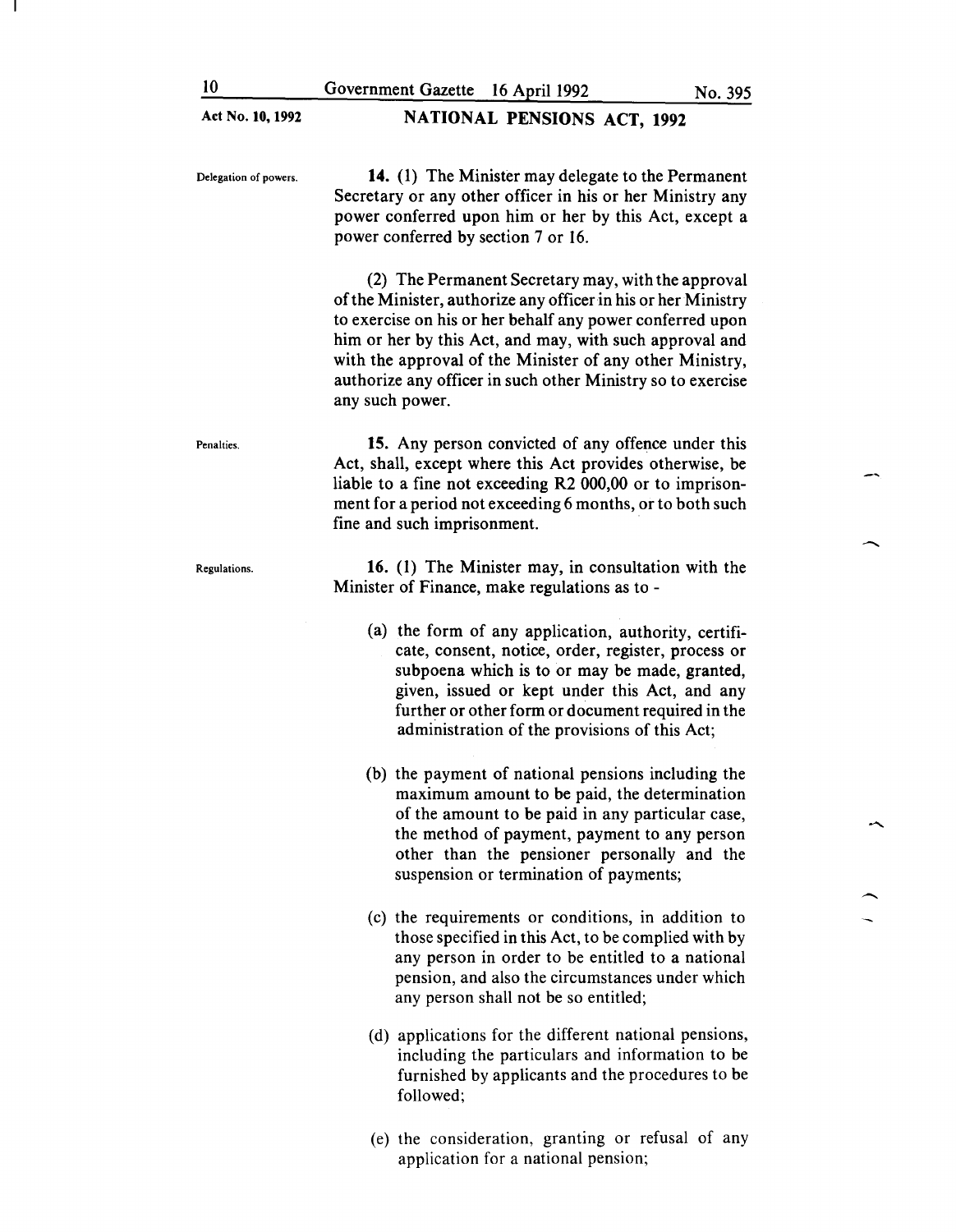•

-

-

#### Act No. 10, 1992

### NATIONAL PENSIONS ACT, 1992

- (f) the income and assets of any applicant to be taken into account in determining any national pension including the value of any asset alienated in any manner within a stated period immediately before application for such a pension;
- (g) the payment of national pensions to persons detained or receiving treatment in State or Stateaided institutions, including the suspension of such payments;
- (h) the date of accrual of any national pension;
- (i) the procedures to be adopted at any inquiry under this Act;
- (j) the administration of national pensions;
- (k) information which may from time to time be required of any pensioner;
- (1) the refund under section 6 of any amount overpaid;
- (m) the manner in which and period within which an appeal may be lodged against any decision of the Permanent Secretary;
- (n) information to be furnished in terms of section 13; and
- ( o) any other matter which shall or may be prescribed in terms of any provision of this Act, or in respect of which, in the opinion of the Minister, it is. necessary or expedient to make regulations for achieving the objectives of this Act.

(2) Subject to the provisions of section 17(3), no regulation which reduces the aggregate amount of any national pension to which any pensioner has at any time been entitled in terms of the provisions of this Act, shall be made without the approval, by resolution, of the National Assembly.

(3) Regulations made under subsection (1) may provide for different pensions to be paid to different categories of aged persons according to their income and other assets.

(4) Regulations made under subsection (1) may be made with retrospective effect.